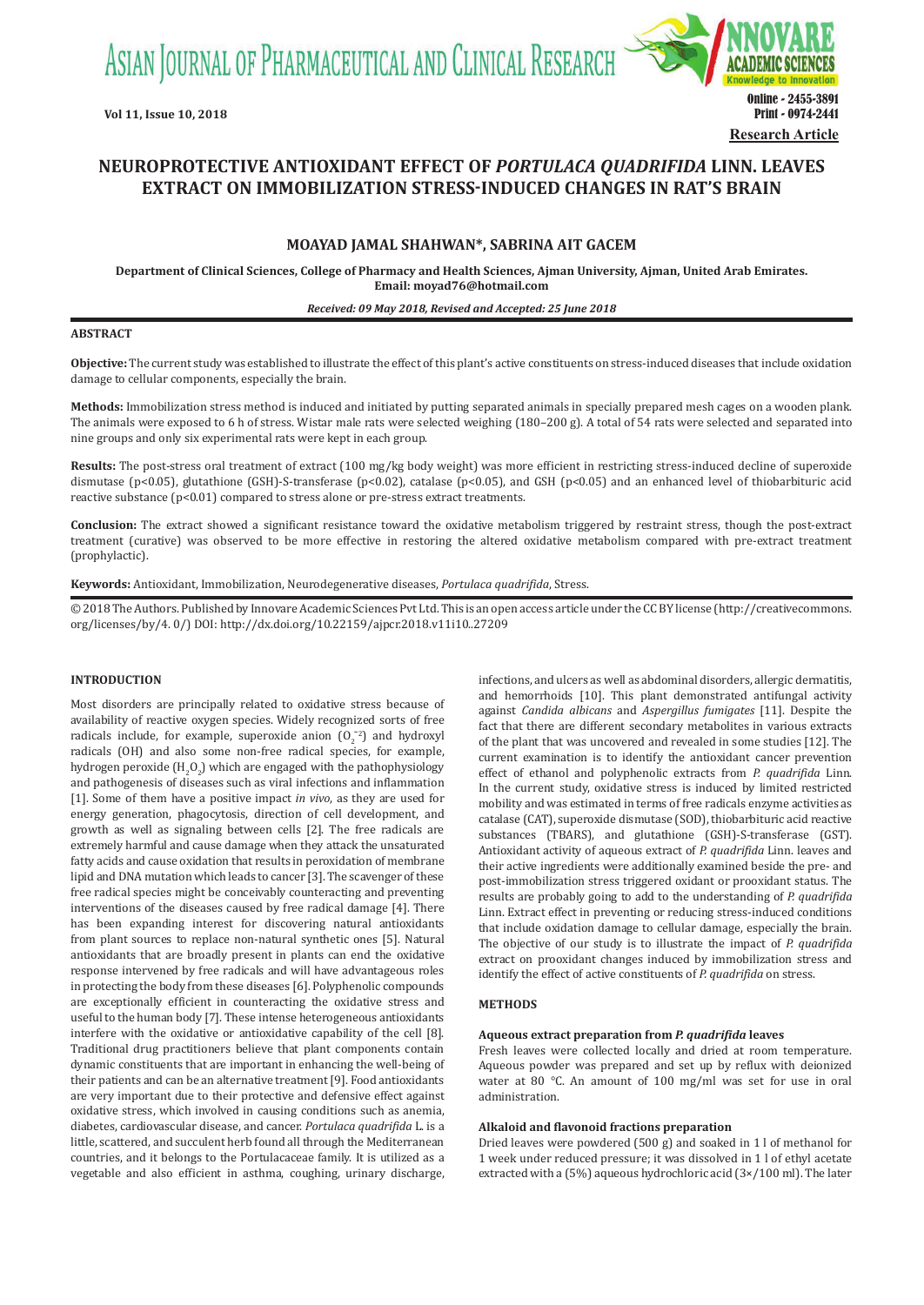steps were done several times until a weak reaction with Dragendorff's reagent was shown. After extraction with diethyl ether (500 ml×3), 25% NH4 OH was used to neutralize the acidic solution to a pH of 9–10 and then treated with chloroform. To obtain the alkaloid extract for the intragastric administration to rats, the samples were dried over sodium sulfate after being washed twice with water. To get rid of all phenolic components, the concentrated HCl was added to neutralize remaining part of the extract and treated several times with ethyl acetate until negative reaction observed for ferric chloride (ethyl acetate extract) with soluble extract was administered intragastrically to rats.

# **Animal model**

Wistar male rats were selected weighing (180–200 g). The animals were in cages and divided and partitioned into groups; the Purina diet was supplied and provided with tap water *ad libitum.* Before starting, the animals were kept at room temperature 24±2 °C and light/dark cycles 12 h.

### **Experimental groups**

To identify the ideal therapeutic dose which can modulate the free radical metabolism, a preliminary dose-dependent study (n=3) was done (results not shown). It was seen that the extract at 100 mg/kg dose for 2 h had the most efficient preventive activity on oxidative stress changes in the brain.

A total of 54 rats were chosen and separated into nine groups (one control group, one stress group, one group for crude extract, and six groups for active constituents). Only six experimental rats were kept in each group according to the latest guidelines for animal reduction in experiments.

The groups were divided as follows:

- First group (control group): Received normal saline orally
- Second group (stressed): Was subjected to immobilization stress
- Third group (crude extract): Received the aqueous extract orally (100 mg/kg)
- Fourth group: Received alkaloid extract of the same dose
- Fifth group: Received alkaloid extracts of the same dose 1 h before (pre-stress treatment) the 6 h session of stress
- Sixth group: Received alkaloid extracts of the same dose 1 h after (post-stress treatment) the 6 h session of stress
- Seventh group: Received flavonoid extract of the dose (100 mg/kg) body weight)
- Eighth group: Received flavonoid extracts of the same dose 1 h before (pre-stress treatment) the 6 h session of stress
- Ninth group: Received flavonoids extracts of the same dose 1 h after (post-stress treatment) the 6 h session of stress.

#### **Immobilization stress method**

Immobilization stress induced and initiated by putting separated animals in specially prepared mesh cages on a wooden plank. The animals were deprived of water and food during exposure to stress [13]. The animals were exposed to 6 h of stress. Control group of rats treated at the same time as stressed and placed in separated cages in a timely manner.

### **Experimental protocol**

After the termination of experiment, the rats were sacrificed by injecting sodium pentobarbital (50 mg/kg) and exsanguinated. Blood was collected and centrifuged at 5000 rpm for 15 min; plasma was separated and quick-frozen at −40 °C until assay.

The plasma was subjected for the assay of SOD [14], CAT [15], and GST [16], the protein content was identified by the method [17], malondialdehyde and GSH. All the experimental protocols have adhered to the guidelines of the University Animal Welfare Committee (Research Ethics Committee A-17-06-04).

#### **Statistical analysis**

A thorough measurable analysis was held to decide the contrasts between control levels of the enzymes under examination with respect to treatments given to animals. A one-way ANOVA test was utilized at p=0.05 because the data were obtained by repeated investigation. A paired t-test was additionally performed at p<0.05 to confirm if the results had changed significantly (followed by a conjugal comparison with explicit Tukey's analysis). A similar statistical analysis was performed to assess the difference in enzyme activity in non-stressed control rats that received treatments with extract before and after stress.

# **RESULTS**

The 6 h of immobilization stress resulted in a significant decrease in the brain activities of SOD (p<0.001), GST (p<0.01), CAT (p<0.001), and the levels of GSH  $(p<0.001)$  with significantly increased levels of thiobarbituric acid reactive substance (TBARS) (p<0.001) in comparison to non-stressed (control) rats (Table 1 and Fig. 1). A single dose of *P. quadrifida* extract alone (100 mg/kg body weight) has not caused a significant change in the previously mentioned parameters (results not shown) in unstressed control rats. Oral administration of *P. quadrifida* extract both before (pre-stress treatment) and after (post-stress treatment) immobilization stress treatment resulted in a significant modification of these parameters as compared to stresstreated rats and reverted these parameters toward their control values.

However, the post-stress oral treatment of extract (100 mg/kg body weight) was more efficient in restricting stress-induced decline of SOD (p<0.05), GST (p<0.02), CAT (p<0.05), and GSH (p<0.05) and an enhanced level of TBARS (p<0.01) compared to stress alone or prestress extract treatments.





**Table 1: Immobilization stress effect on brain tissue activities of enzymes compared to control rats**

| Groups            | SOD (U/mg)<br>protein)        | $GST$ (U/mg)<br>protein) | CAT (U/mg)<br>protein)        | $MDA$ (nmol/mg)<br>protein)    | GSH (nmol/mg)<br>protein)     |
|-------------------|-------------------------------|--------------------------|-------------------------------|--------------------------------|-------------------------------|
| Control (6)       | $13.112 \pm 3.12$             | $98.042 \pm 4.12$        | $14.423 \pm 3.31$             | $15.573 \pm 1.23$              | $9.973 \pm 1.42$              |
| Stressed (6)      | $6.115 \pm 2.11$ <sup>d</sup> | $33.046 \pm 6.32$        | $4.834 \pm 3.32$ <sup>d</sup> | $26.021 \pm 1.26$ <sup>d</sup> | $3.526 \pm 2.09$ <sup>d</sup> |
| Crude extract (6) | 14.123±3.05                   | 92.988±8.23              | $13.241 \pm 1.09$             | $14.613 \pm 2.01$              | $8.127 \pm 3.16$              |

The number of experimental rats is indicated in the parenthesis.  $^{\circ}$ p<0.05,  $^{\circ}$ p<0.02,  $^{\circ}$ p<0.01,  $^{\circ}$ p<0.001, as compared with control rats. SOD: Superoxide dismutase, GST: Glutathione-S-transferase, CAT: Catalase, MDA: Malondialdehyde, GSH: Glutathione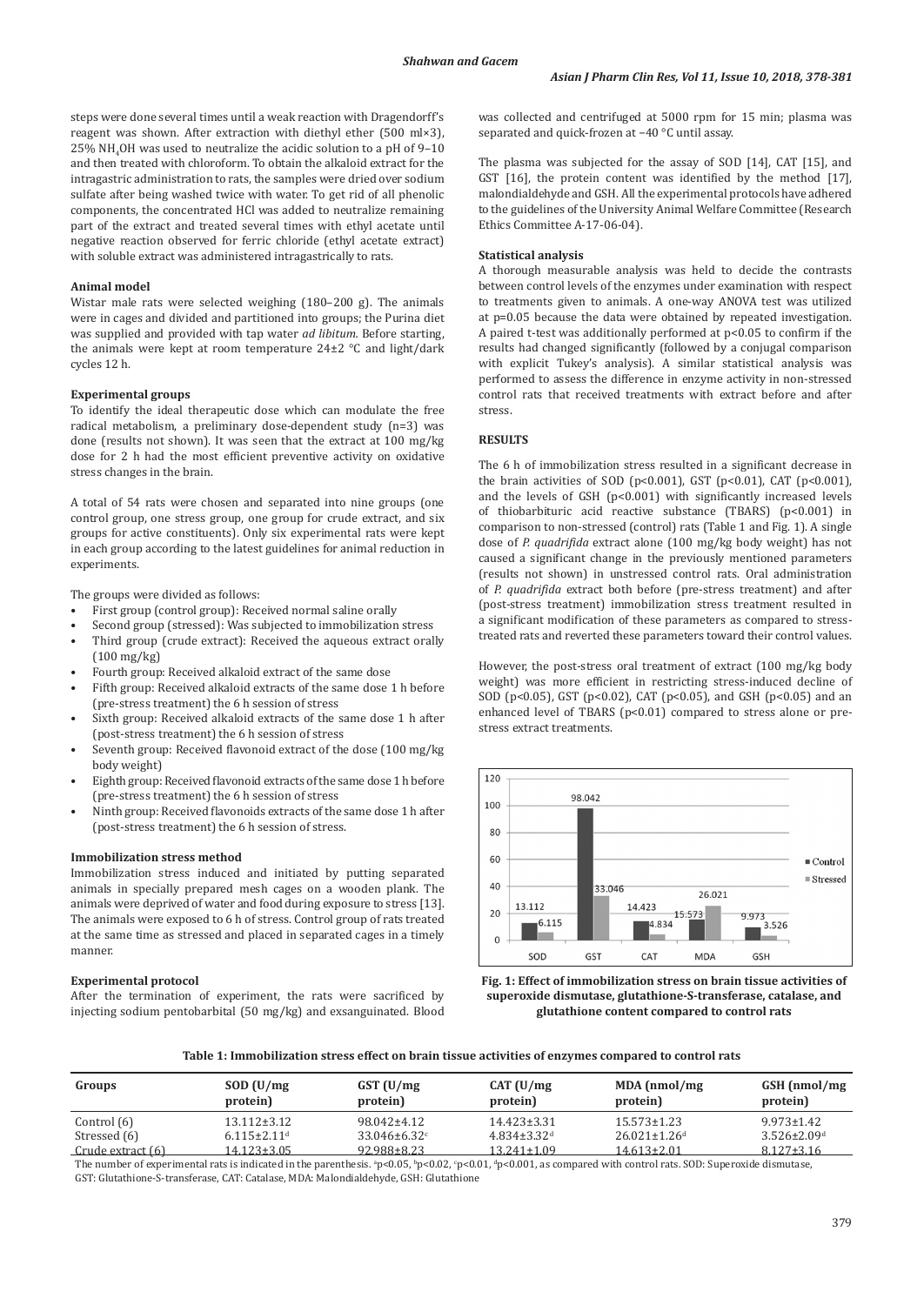No significant alterations in the parameters of controls were shown after the intragastric administration of flavonoid and alkaloid fractions. However, the treatment with the active constituents of *P. quadrifida*, both before and after the immobilization stress, caused a significant reversion of the stress-induced altered parameters toward their normal values but with a relative dominance by the latter (Tables 2 and 3).

In Fig. 2, the results show that the active constituents of this plant, both before and after the immobilization stress, altered biochemical parameters toward their normal values. However, the post-stress oral treatment of extract was found more effective in restricting stress.

# **DISCUSSION**

The cells in the body are exposed to oxidants from various sources but are also equipped with an antioxidant system [18,19]. There are numerous explanations for the failure of the antioxidant defense system which could be either due to the excess production of free radicals or declined activities of scavenging enzymes or both of them that leads to lipid peroxidation and the oxidation of only few lipids can result in serious tissue damage and disease since lipid peroxidation is a self-propagating chain reaction [20,21]. Plant extracts can provide an essential aspect of the antioxidant system by attenuating free radicals [22]. A vital importance of the antioxidants present in *P. quadrifida* plant's extracts in stress modulation can show the use of this extract as a therapeutic supplemental nutritional agent in the disorders related with the free radical damage.

A known way for the production of chronic emotional and physical stress is restraint stress and is shown to bring about antioxidant changes in the brain of the rats [23]. In our study, 6 h of restraint stress resulted in a significant decrease in CAT, GST, SOD and activities, and





GSH levels along with a significant rise in TBARS levels, which is a sign of lipid peroxidation. The observed changes in the above-mentioned parameters are due to the generation of ROS in the rat's brain. The depletion of GSH content in rat brain may also result in increased lipid peroxidation, which serves as one of the guarding factors against oxidative stress [24]. GSH decreased levels might also be because of the declined activities of GST, SOD, and CAT. The GST enzymatic machinery also has peroxidase activity, which can directly attack the peroxides generated through oxidative reduction recycling [19]. The reduced GST activity observed in our study might also have contributed to the increased lipid peroxidation and the treatment of rats both before and after stress with crude extract of *P. quadrifida*  leaves and its active constituents resulted in a significant increase in the antioxidant enzymes activities and GSH level along with a decrease in LPO (Figs. 1 and 2). Post-stress treatments of extract and its active constituents were found more effective in combating stress-induced prooxidant changes compared with pre-stress extract treatments (Tables 2 and 3).

The rats that received extract of *P. quadrifida* before being exposed to stress showed a significant resistance toward the derangement of their oxidative metabolism triggered by restraint stress, though the postextract treatment (therapeutic) was more effective in restoring the altered oxidative metabolism toward their control values compared with pre-extract treatment (prophylactic). *P. quadrifida* has been reported in scientific literature as an effective antioxidant for the protection against diseases as a result of oxidative stress [25-27]. The extract was reported to contain many polyphenolic compounds, mainly flavonoids such as quercetin and rutin and some of the other chemical constituents reported in leaves are riboflavin, α-tocopherol, ascorbic acid, and GSH. The antioxidant property of *P. quadrifida* extract observed in our study might be due to the presence of polyphenolic compounds, GSH, and ascorbic acid. Our results also indicate that *P. quadrifida* extract could be used as a dietary supplement to fight various neurodegenerative diseases.

### **CONCLUSION**

The extract of *P. quadrifida* before being exposed to stress showed a significant resistance toward the oxidative metabolism triggered by restraint stress, though the post-extract treatment (curative) was observed to be more effective in restoring the altered oxidative metabolism compared with pre-extract treatment (prophylactic). The antioxidant property of this plant extract recorded in our study could be due to the presence of the β-carotene, Vitamin C, and polyphenolic compounds. Our results also indicate that this plant extract could be used as a dietary supplement to combat and fight various neurodegenerative diseases and in terms of effects of alkaloids, tannins

| Groups                                                                                                                                                                                             | SOD (U/mg)<br>protein)         | $GST$ (U/mg)<br>protein)  | CAT (U/mg)<br>protein)        | $MDA$ (nmol/mg)<br>protein)    | GSH (nmol/mg)<br>protein)     |  |
|----------------------------------------------------------------------------------------------------------------------------------------------------------------------------------------------------|--------------------------------|---------------------------|-------------------------------|--------------------------------|-------------------------------|--|
| Alkaloid fraction (6)                                                                                                                                                                              | $12.235 \pm 1.15$              | 87.716±9.32               | $10.741 \pm 1.24$             | $14.601 \pm 1.62$              | $9.092 \pm 1.37$              |  |
| Pre-stressed alkaloid treatment (6)                                                                                                                                                                | $10.321 \pm 1.24$ <sup>c</sup> | $52.739 \pm 6.62^b$       | $6.737 \pm 1.01$ <sup>a</sup> | $19.212 \pm 1.83$ <sup>a</sup> | $3.376 \pm 1.03$ <sup>a</sup> |  |
| Post-stressed alkaloid treatment (6)                                                                                                                                                               | $10.198 \pm 1.68$ <sup>a</sup> | 73.788+13.83 <sup>b</sup> | $10.722 \pm 3.16^{\circ}$     | $22.182 + 2.81$                | $8.612 \pm 1.56$ <sup>b</sup> |  |
| The number of evperimental rate is indicated in the parenthesis $\frac{3}{2}$ and $0.5$ $\frac{1}{2}$ and $0.01$ $\frac{1}{2}$ and $0.01$ as compared with stress alone. SOD: Superovide dismutase |                                |                           |                               |                                |                               |  |

The number of experimental rats is indicated in the parenthesis.  $^{\circ}$ p<0.05,  $^{\circ}$ p<0.02,  $^{\circ}$ p<0.01,  $^{\circ}$ alone. SOD: Superoxide dismu GST: Glutathione-S-transferase, CAT: Catalase, MDA: Malondialdehyde, GSH: Glutathione, *P. quadrifida: Portulaca quadrifida*

|  | Table 3: Treatment with the active constituents (flavonoid fractions) of P. quadrifida, both before and after the immobilization stress |
|--|-----------------------------------------------------------------------------------------------------------------------------------------|
|  |                                                                                                                                         |

| Groups                                | SOD (U/mg)<br>protein)         | $GST$ (U/mg)<br>protein)        | CAT (U/mg)<br>protein)         | MDA (nmol/mg)<br>protein)      | GSH (nmol/mg)<br>protein)      |
|---------------------------------------|--------------------------------|---------------------------------|--------------------------------|--------------------------------|--------------------------------|
| Flavonoid (6)                         | $15.321 \pm 2.10$              | $107.365 \pm 15.19$             | 13.465±3.018                   | $16.731 \pm 3.01$              | $10.618 \pm 1.92$              |
| Pre-stressed flavonoid treatment (6)  | $10.125 \pm 2.19$ <sup>a</sup> | $83.121 \pm 10.33$ <sup>a</sup> | $10.367 \pm 2.28$ <sup>b</sup> | $13.623 \pm 1.97$ <sup>a</sup> | $9.512 \pm 1.23$ <sup>a</sup>  |
| Post-stressed flavonoid treatment (6) | $14.227 \pm 1.13$ <sup>a</sup> | $91.128 \pm 9.13$ <sup>b</sup>  | $14.737 \pm 2.97$ <sup>c</sup> | $11.715 \pm 2.86$ <sup>c</sup> | $13.712 \pm 1.43$ <sup>d</sup> |

The number of experimental rats is indicated in the parenthesis.  $p<0.05$ ,  $p<0.02$ ,  $p<0.01$ ,  $p<0.001$ , as compared with stress alone. SOD: Superoxide dismutase, GST: Glutathione-S-transferase, CAT: Catalase, MDA: Malondialdehyde, GSH: Glutathione, *P. quadrifida: Portulaca quadrifida*